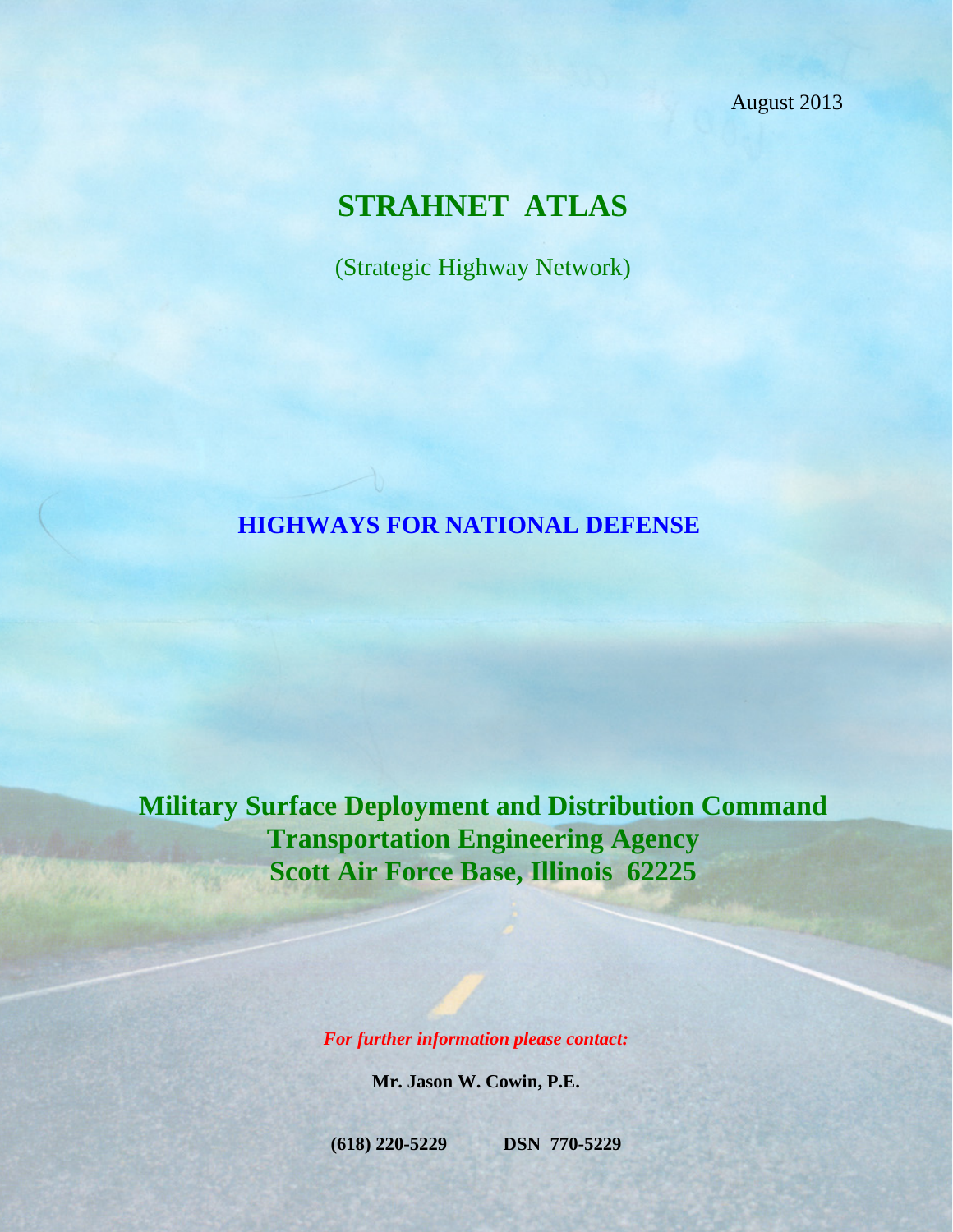<span id="page-1-0"></span> $\mathbf{r}$ 

| <b>Name</b>    | Mr. Jason W. Cowin, P.E.<br>Mr. Douglas E. Briggs, P.E.                                                                                                                                                                                                     |
|----------------|-------------------------------------------------------------------------------------------------------------------------------------------------------------------------------------------------------------------------------------------------------------|
| <b>Address</b> | <b>Military Surface Deployment and</b><br><b>Distribution Command</b><br><b>Transportation Engineering Agency</b><br><b>Office of the Special Assistant for</b><br><b>Transportation Engineering</b><br><b>1 Soldier Drive</b><br>Scott AFB, Illinois 62225 |
| <b>Phone</b>   | $(618)$ 220-5229<br><b>DSN 770-5229</b>                                                                                                                                                                                                                     |
| Fax            | $(618)$ 220-5125                                                                                                                                                                                                                                            |
| E-mail         | jason.w.cowin.civ@mail.mil<br>douglas.e.briggs.civ@mail.mil                                                                                                                                                                                                 |

## **PROGRAM CONTACTS**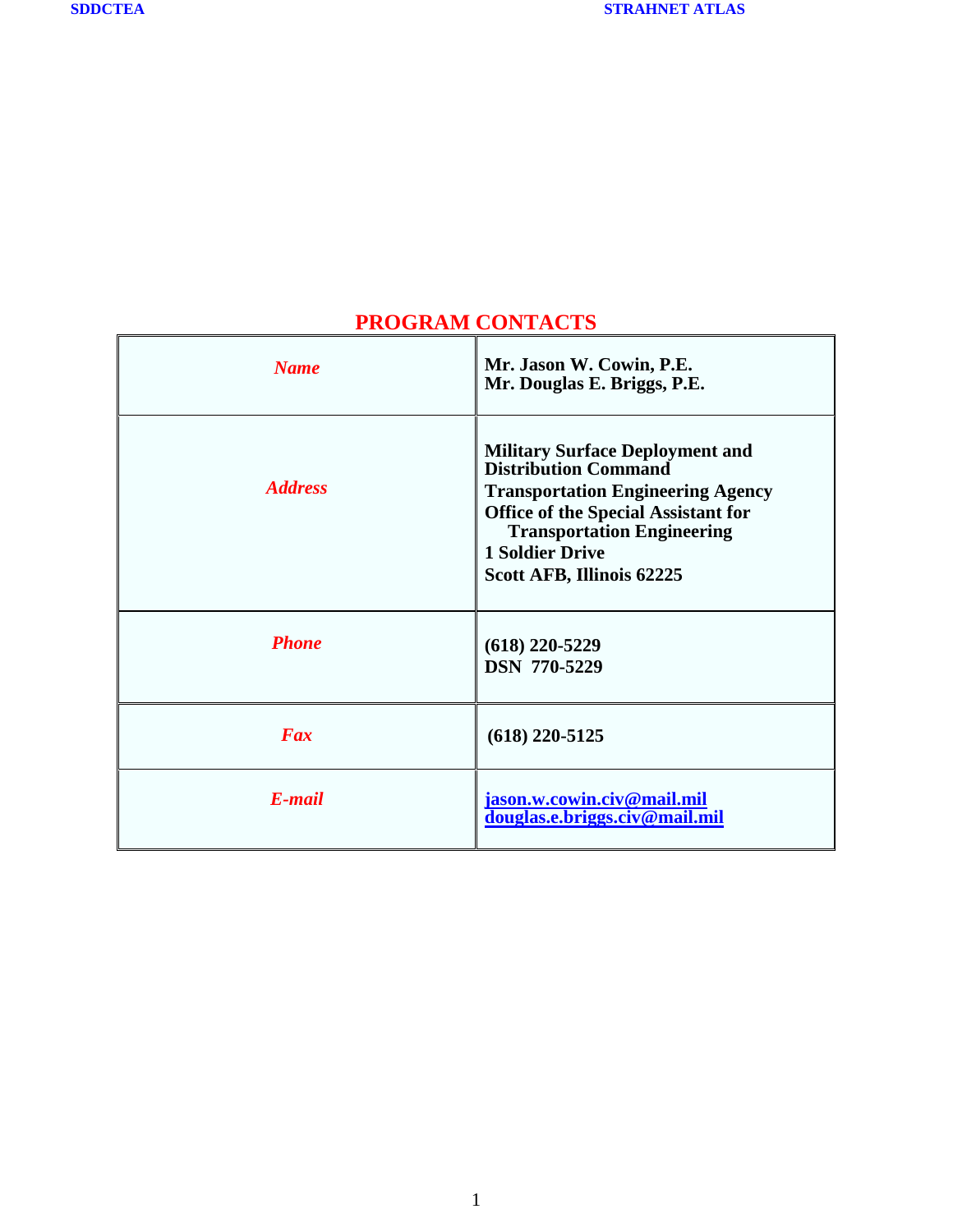### **TABLE OF CONTENTS**

<span id="page-2-0"></span>

| THE STRATEGIC HIGHWAY NETWORK (STRAHNET) AND STRAHNET CONNECTORS  3 |  |
|---------------------------------------------------------------------|--|
|                                                                     |  |
|                                                                     |  |
|                                                                     |  |
|                                                                     |  |